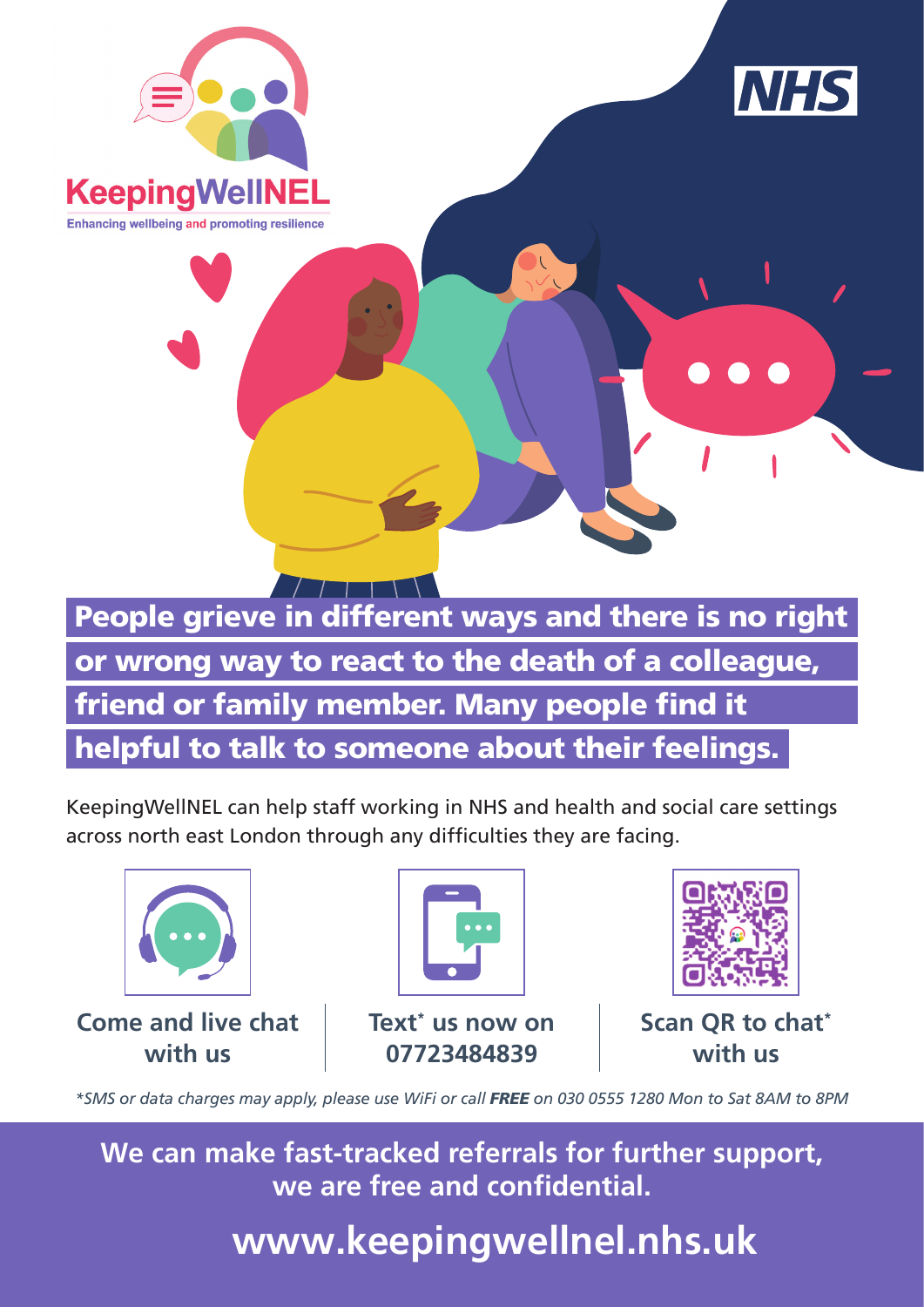

## Work in the NHS or social care and need help?

KeepingWellNEL can help staff working in NHS and health and social care settings across north east London through any difficulties they are facing. Appointments are flexible to work around shift patterns.

## Free, fast and confidential psychological support. **By care professionals for care professionals.**



*\*SMS or data charges may apply, please use WiFi or call FREE on 030 0555 1280 Mon to Sat 8AM to 8PM*

**We can make fast-tracked referrals for further support, we are free and confidential.**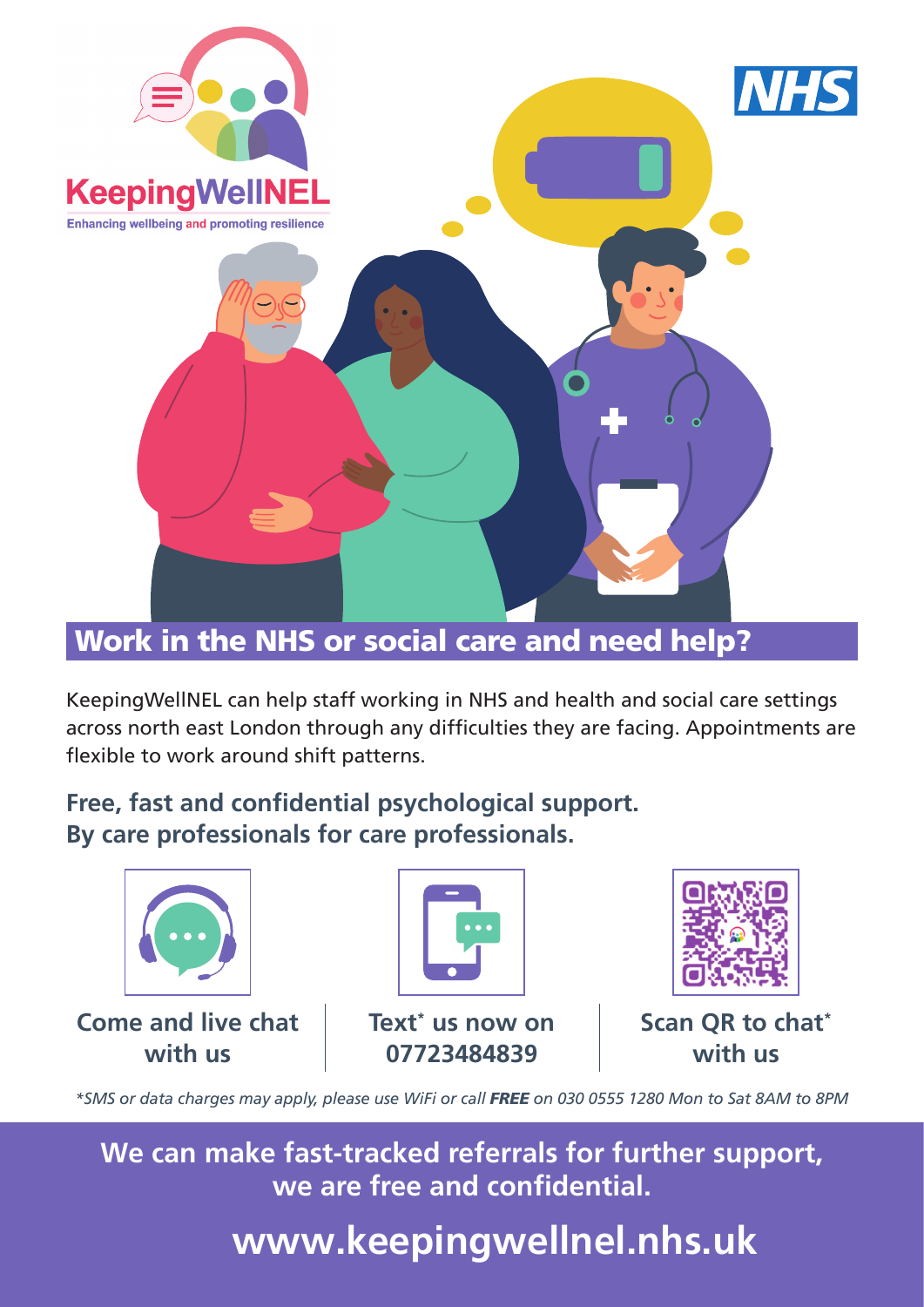

If you are struggling to process experiences, feeling stressed or anxious then the KeepingWellNEL service can help provide wellbeing and psychological support.

KeepingWellNEL is a free confidential emotional wellbeing support service run by health care professionals for health care professionals in north east London. This is a NHS funded service in response to the Covid-19 outbreak.



*\*SMS or data charges may apply, please use WiFi or call FREE on 030 0555 1280 Mon to Sat 8AM to 8PM*

**We can make fast-tracked referrals for further support, we are free and confidential.**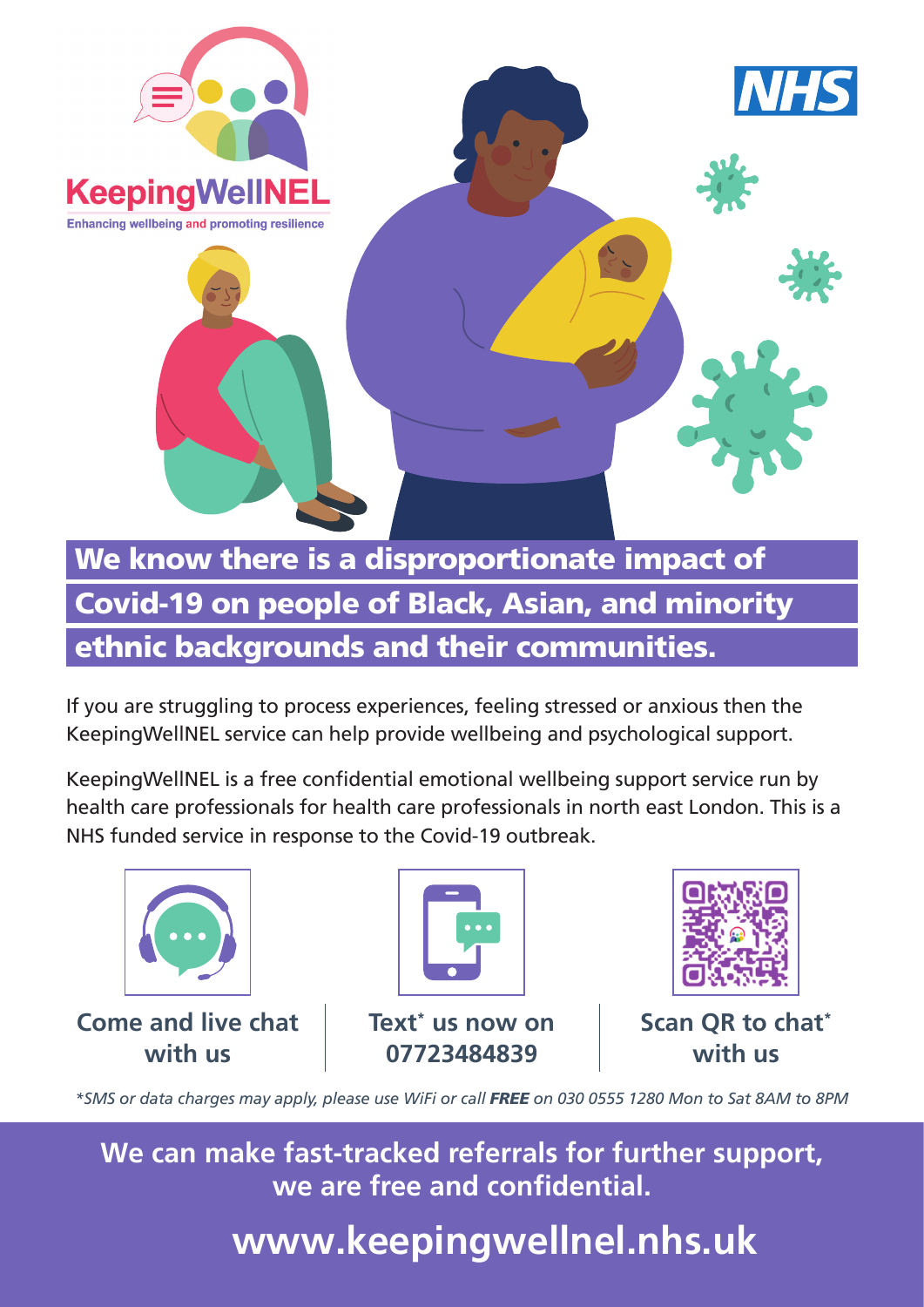

KeepingWellNEL provides wellbeing and psychological support to staff working across north east London. It can help you through difficulties including tackling worries about your

own or your family's health.

The service is free, fast and confidential. Appointments are flexible to work around shift patterns.



*\*SMS or data charges may apply, please use WiFi or call FREE on 030 0555 1280 Mon to Sat 8AM to 8PM*

**We can make fast-tracked referrals for further support, we are free and confidential.**